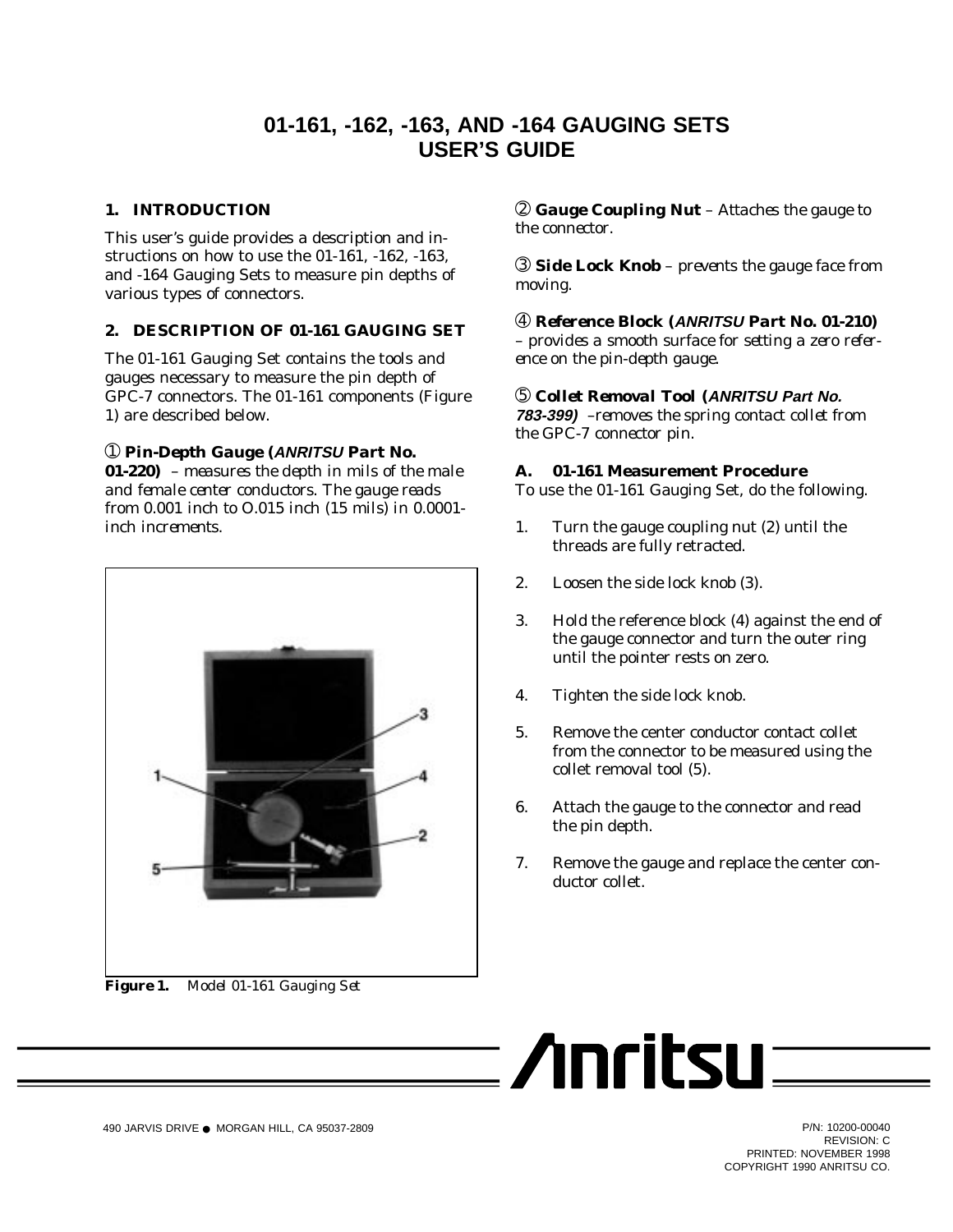## **3. DESCRIPTION OF 01-162 GAUGING SET**

The 01-162 Gauging Set (Figure 2) contains the tools and gauges necessary to measure the pin depth of male and female K, 3.5 mm, and WSMA connectors. The 01-162 components are described below.

# ➀ *Pin-Depth Gauge (***ANRITSU** *Part No.*

*01-222) – measures the depth in mils of the male and female center conductors. The gauge reads from 0.001 inch to 0.025 inch (25 mils) in 0.0001 inch increments.*

➁ *Side Lock Knob – prevents the gauge face from moving.*

# ➂ *Reference Block (***ANRITSU** *Part No.*

*01-210) – provides a smooth surface for setting a zero reference on the pin-depth gauge.*

➃*Gauge Coupling Nut – connects a female connector to the gauge.*

➄ *Female Adapter – attaches the gauge to male connectors.*

#### **A. 01-162 Measurement Procedure**

To use the 01-162 Gauging Set, do the following.

- 1. On the pin depth gauge (1), loosen the side lock knob (2).
- 2. Hold the reference block (3) against the end of the gauge body and turn the gauge outer ring until the pointer rests on zero.
- 3. Tighten the side lock knob.
- 4. To measure female connectors, unscrew the gauge coupling nut (4) and slide it forward.
- 5. To measure male connectors, leave the gauge coupling attached to the gauge body. Screw the female adapter (5) to the coupling nut.



*Figure 2. Model 01-162 Gauging Set*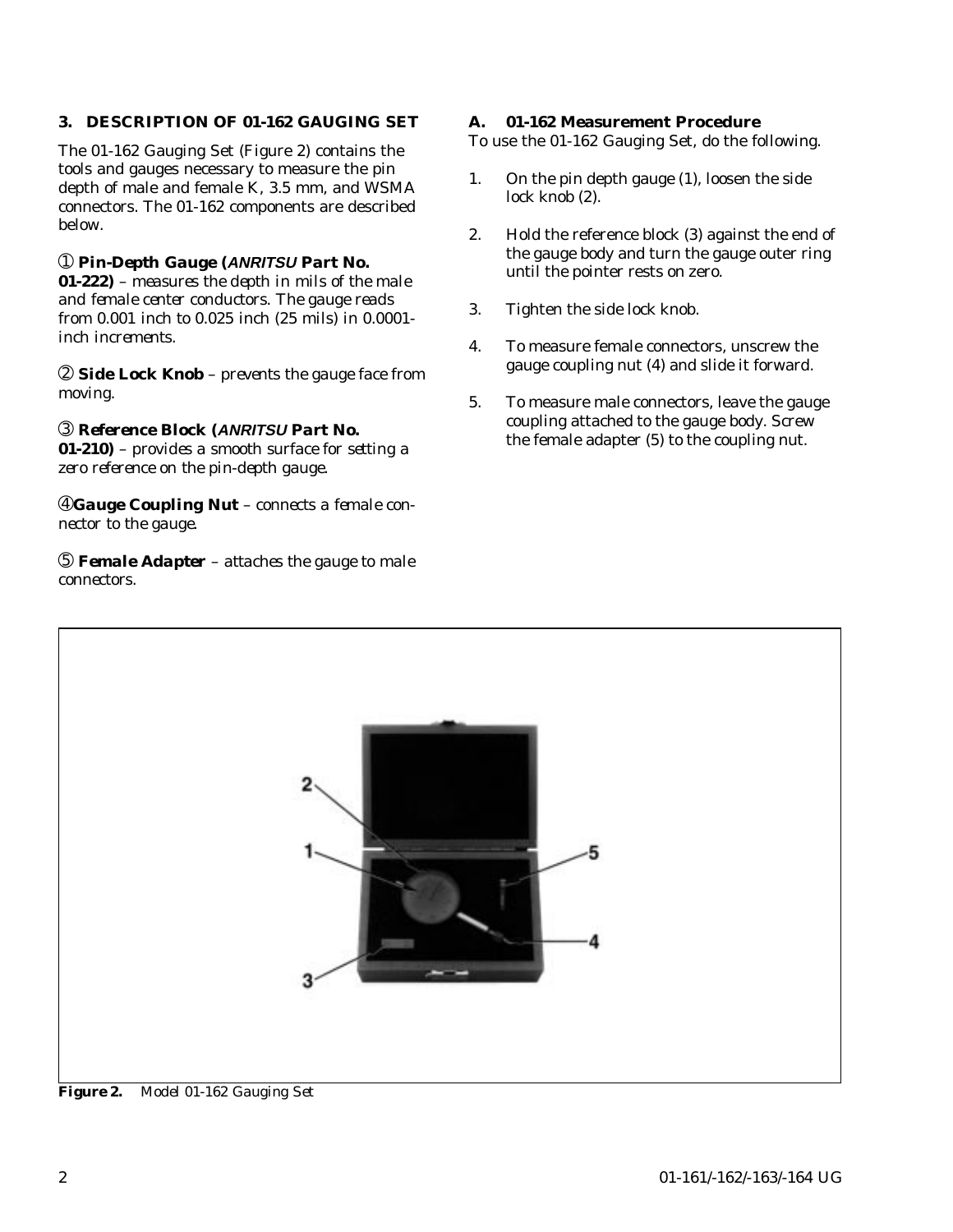#### **4. DESCRIPTION OF 01-163 GAUGING SET**

The 01-163 Gauging Set (Figure 3) contains the tools and gauges necessary to measure the pin depth of male and female N connectors. The 01- 163 components are described below.

#### ➀ *Pin-Depth Gauge (***ANRITSU** *Part No.*

*01-224) – measures the depth in mils of the male and female center conductors. The gauge reads from 0.001 inch to 0.010 inch (10 mils) in 0.0001 inch increments.*

➁*Side Lock Knob – prevents the gauge face from moving.*

#### ➂ *Reference Block (***ANRITSU** *Part No.*

*01-213) – provides a smooth surface for setting a zero reference on the pin-depth gauge.*

➃*Female Adapter – used when measuring female connectors.*

#### **A. 01-163 Measurement Procedure**

To use the 01-163 Gauging Set, do the following.

- 1. On the pin depth gauge (1), loosen the side lock knob (2).
- 2. Hold the reference block (3) against the end of the gauge body and turn the gauge outer ring until the pointer rests on zero.
- 3. Tighten the side lock knob.

#### *NOTE*

The gauge reference length for both male and female measurements is 0.207 inches.

4. To measure female N connectors, screw the female adapter (4) onto the end of the gauge body. To measure male N connectors, remove the female adapter.



*Figure 3. Model 01-163 Gauging Set*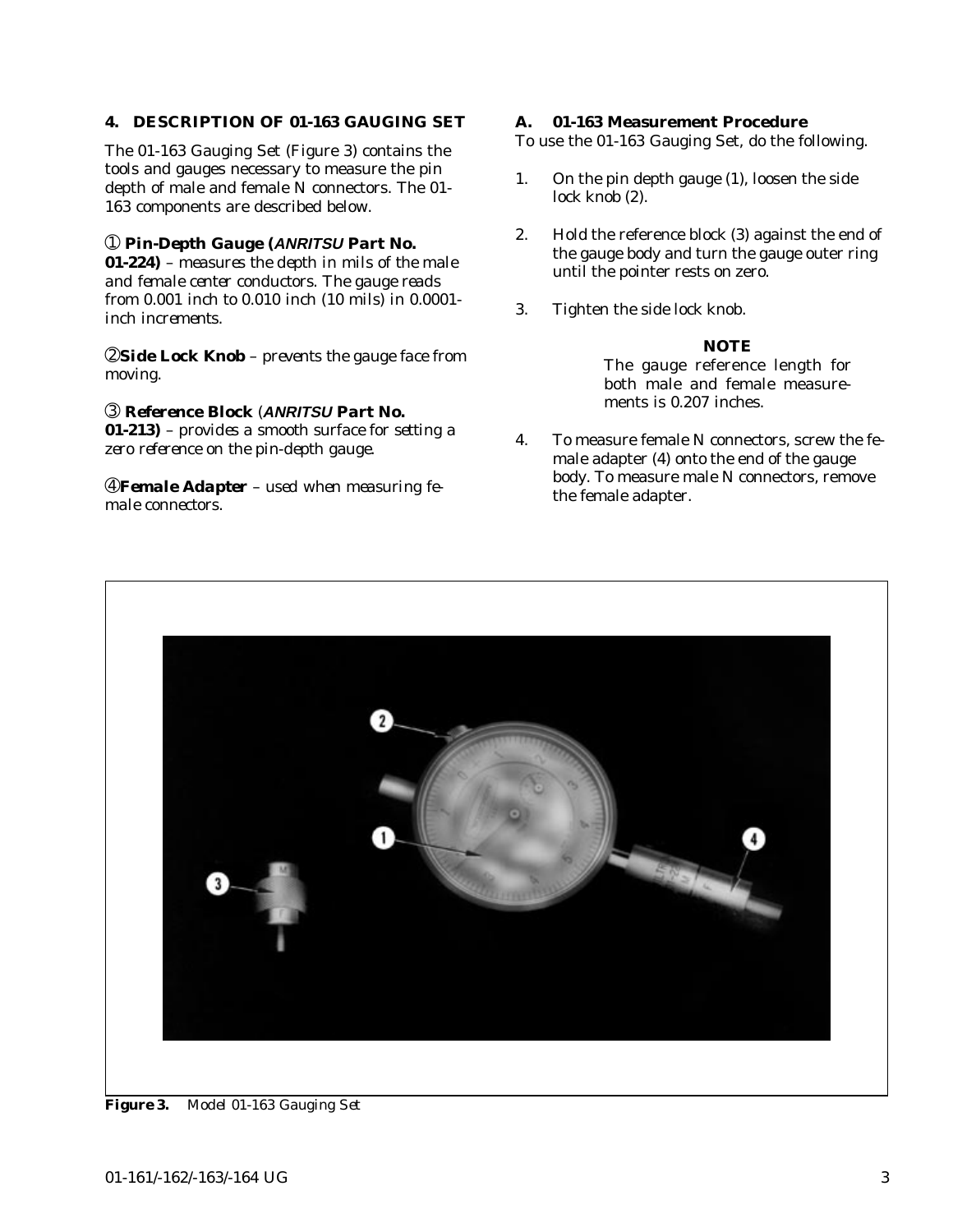## **5. DESCRIPTION OF 01-164 GAUGING SET**

The 01-164 Gauging Set (Figure 4) contains the tools and gauges necessary to measure the pin depth of male and female V connectors. The 01- 164 components are described below.

#### ➀ *Pin-Depth Gauge (***ANRITSU** *Part No.*

*01-322) – measures the depth in mils of the male and female center conductors. The gauge reads from 0.001 inch to 0.010 inch (10 mils) in 0.0001 inch increments.*

➁ *Side Lock Knob – prevents the gauge face from moving.*

➂ *Female Adapter – attaches the gauge to male connectors.*

➃ *Reference Block (***ANRITSU** *Part No. 01-210) – provides a smooth surface for setting a zero reference on the pin-depth gauge.*

➄ *Male Adapter – attaches the gauge to female connectors.*

#### **A. 01-164 Measurement Procedure**

To use the 01-164 Gauging Set, do the following.

- 1. On the pin depth gauge (1), loosen the side lock knob (2).
- 2. Remove the female adapter (3) from the gauge body coupling nut.
- 3. Hold the reference block (4) against the end of the gauge body.
- 4. Turn the gauge outer ring until the pointer rests on zero.
- 5. Tighten the side lock knob.
- 6. To measure V male connectors, screw the female adapter (3) onto the gauge coupling nut.
- 7. To measure V female connectors, screw the male adapter (5) onto the gauge coupling nut.



*Figure 4. Model 01-164 Gauging Set*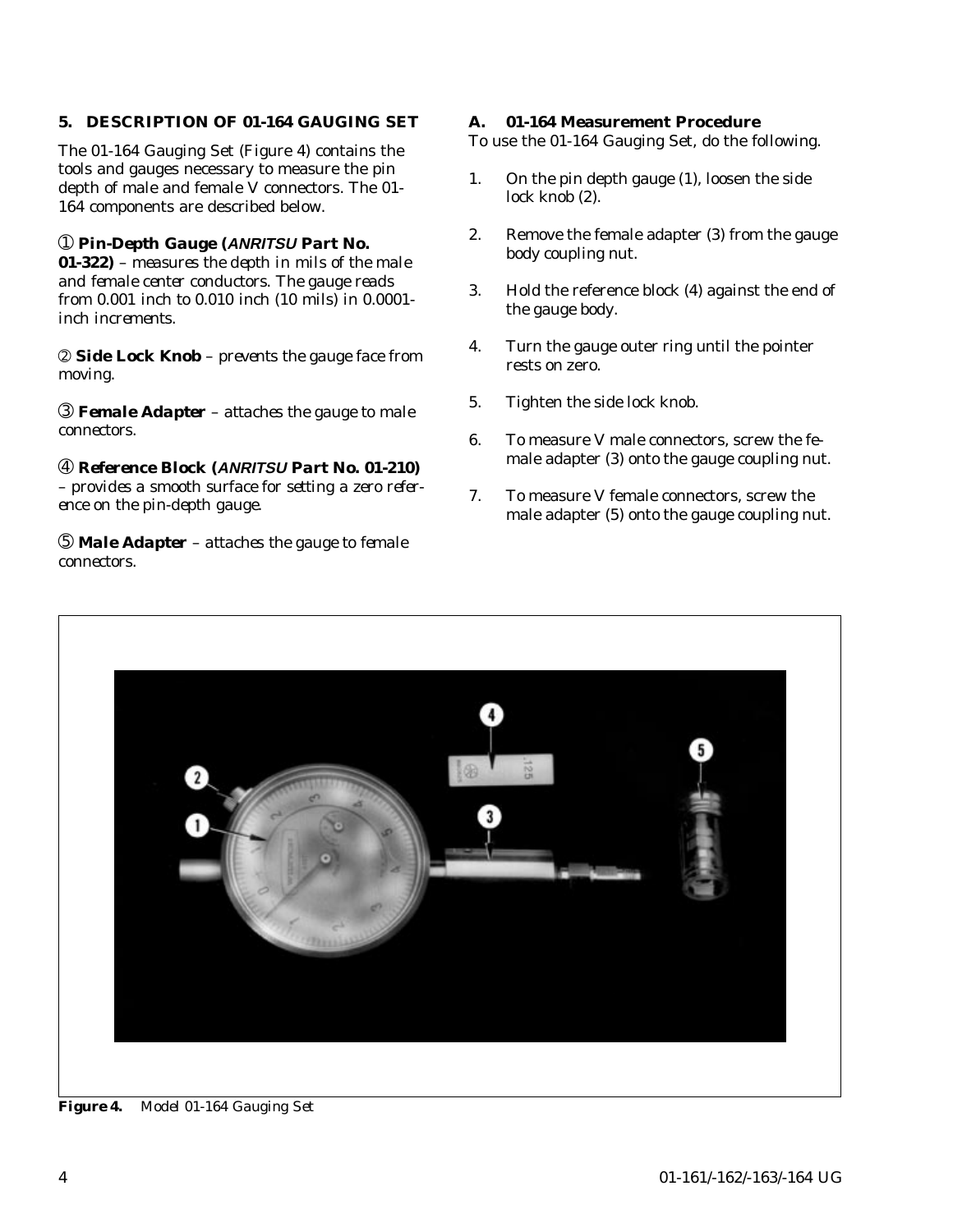#### **6. CLEANING CONNECTORS**

Connector interfaces, especially the outer conductors on the GPC-7 and SMA connectors, should be kept clean and free of dirt and other debris.

Denatured alcohol is the recommended cleaning agent, and a damp cotton swab is the recommended applicator. Figure 5 illustrates the cleaning of male and female connectors and Figure 6 illustrates some of the proper and improper methods of cleaning connectors.

### *NOTE*

Most cotton swabs are too large to fit in the smaller connector types. In these cases it is necessary to peel off most of the cotton and then twist the remaining cotton tight. Be sure that the remaining cotton does not get stuck in the connector.

The following are some important tips on cleaning connectors:

- Use only denatured alcohol as a solvent.
- Always use an appropriate size of cotton swab. Never use a cotton swab that is too large.
- Never put lateral pressure on the connector's center pin.
- Verify that no cotton or other foreign material remain in the connector after cleaning it.
- Compressed air can be used to remove foreign particles and to dry the connector.
- Verify that the center pin has not been bent or damaged.



*Figure 5. Cleaning Male and Female Connectors*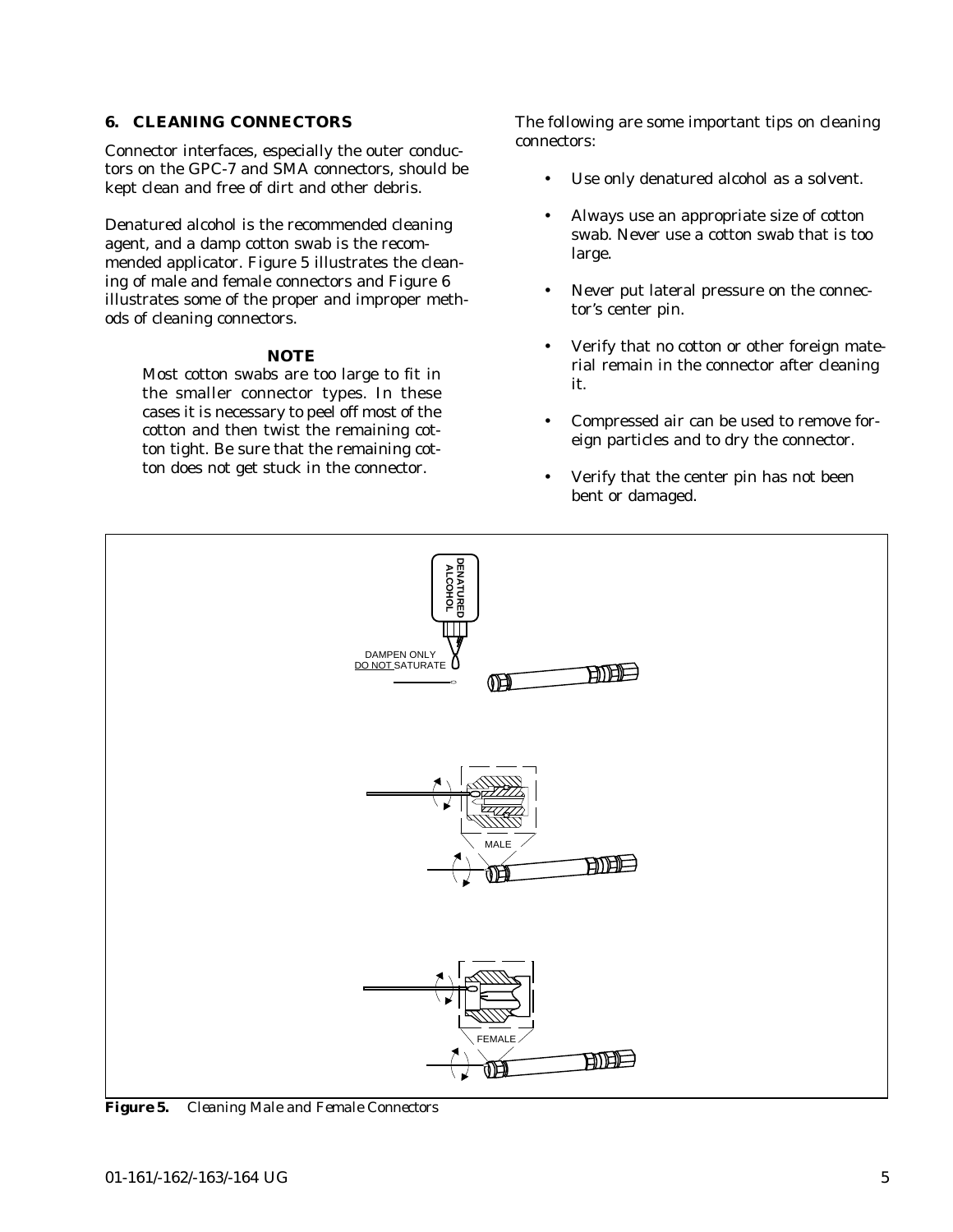

Do NOT use Industrial Solvents or Water on connector. Use only Denatured Alcohol.



*Figure 6. Proper and Improper Cleaning Techniques*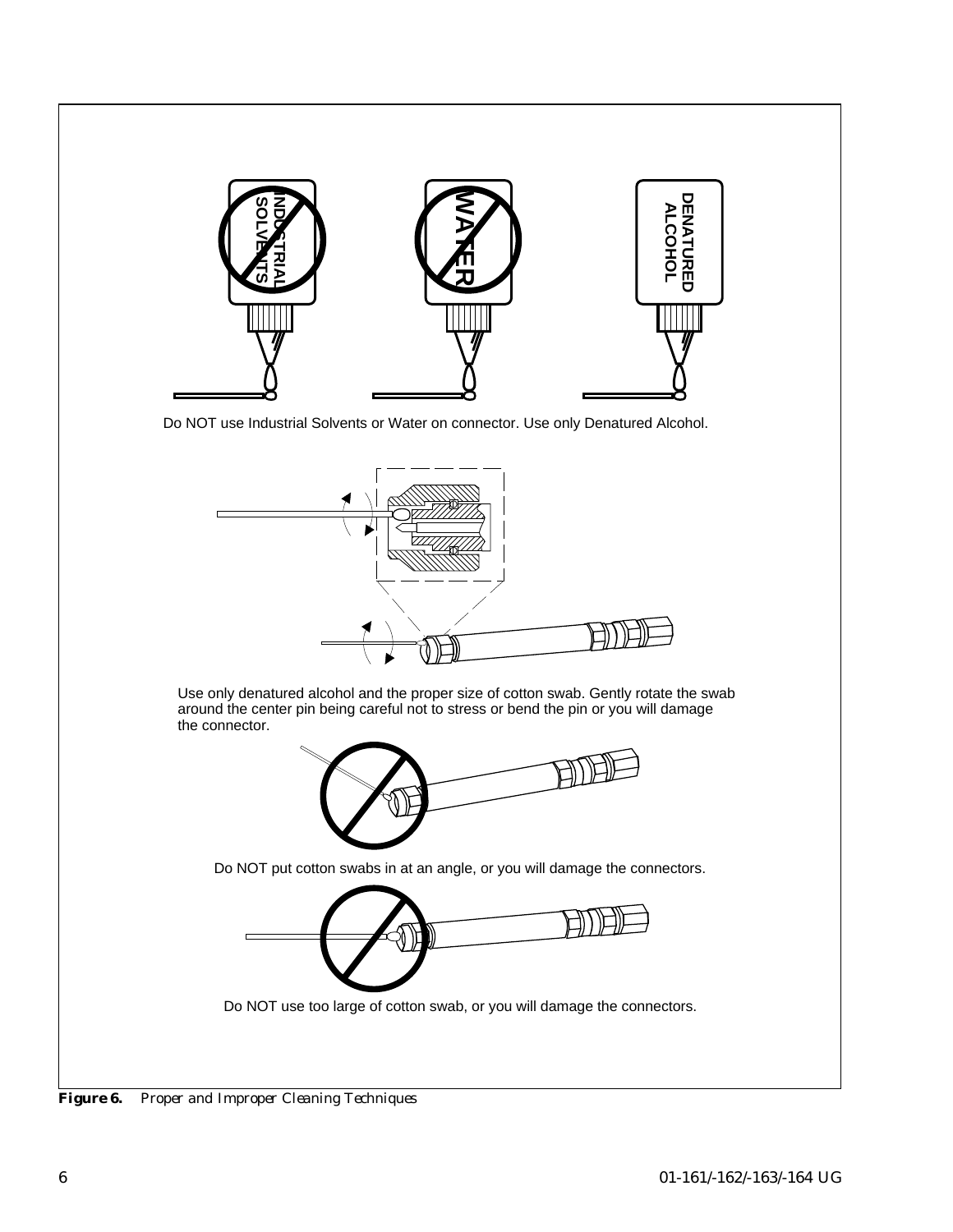#### **7. PRECAUTIONS FOR USING CONNECTORS**

The following are precautionary notes related to the use of connectors. For specific information about setting pin depths of sliding terminations, see the 360 Operational Manual (360 OM P/N 10410-00022) Table 3-8.

#### **A. Destructive Pin Depths on Mating Connectors**

Before mating, measure the pin depth of the connector that mates with the RF component using a ANRITSU Pin Depth Gauge or equivalent. Based on RF components returned for repair, destructive pin depth of mating connectors is the major cause of failure in the field. When an RF component connector is mated with a connector having a destructive pin depth, damage will likely occur to the RF component connector. (A destructive pin depth means a center pin that is too long in respect to the connector's reference plane.)

The center pin of an RF component connector has a precision tolerance measured in mils (1/1000 inch), whereas connectors on test devices that mate with RF components may not be precision types and their pins may not have the proper depth. Consequently, they must be measured before mating to ensure suitability. When gauging pin depth, if the test device connector measures out of tolerance in the  $+$  region, the center pin is too long. Mating under this condition will likely damage the RF component connector. On the other hand, if the test device connector measures out of tolerance in the – region, the center pin is too short. While this will not cause any damage, it will result in a poor connection and a consequent degradation in performance.

### **B. Over-Tourquing Connectors**

Over-torquing connectors is destructive; it may damage the connector center pin. Finger-tight is usually sufficient, especially on Type N connectors. Use a torgue wrench when unsure whether connector is tight enough. Never use pliers to tighten connectors.

### **C. Teflon Tuning Washers on Connector Center Pins**

The center conductor on many RF component connectors contains a small teflon tuning washer near the point of mating (interface). This washer compensates for minor impedance discontinuities

at the interface. The washer's location is critical to the RF component's performance. Do not disturb it.

#### **D. Mechanical Shock**

RF components are designed to withstand years of normal bench handling. However, do not drop or otherwise treat them roughly. They are laboratoryquality devices and require careful handling.

Inspection is used to determine the status of an unknown connector and to ensure serviceability of a connector following repair. If the connector fails inspection, return it to ANRITSU for a replacement. Inspect the connectors as follows:

#### *Visual Inspection.*

Inspect the connector visually for a broken or recessed center conductor.

#### *Pin Depth Inspection.*

As follows, inspect the center conductor for the correct depth. Pin depth limits for ANRITSU components are listed in Table 1.

#### **8. PIN DEPTH VALUES FOR ANRITSU CONNECTORS**

Table 1 and 2 provide values for ANRITSU connectors. In Table 1 connectors are listed in alpha-numerical order. In Table 2, they are grouped by product.

When measuring connectors using the ANRITSU or any other gauge, be aware of the following facts that impact on measurement accuracy.

Connector setback dimensions are difficult to measure. This is primarily due to measurement uncertainties in the connector gauge and differences in measurement technique that vary from person to person.

Gauging accuracy involves both the accuracy of the gauge and gauging technique. ANRITSU gauges having 0.0001 inch minor scale divisions can achieve 0.0002 inch accuracy when properly used, making them acceptable for their intended purpose. With proper technique, measurement of a connector that has an actual setback of 0.0005 inch may result in a gauge reading of from 0.0003 to 0.0007 inch. Note that this possible deviation from the actual setback is entirely due to the measurement accuracy of the gauge. However, additional errors may be introduced through poor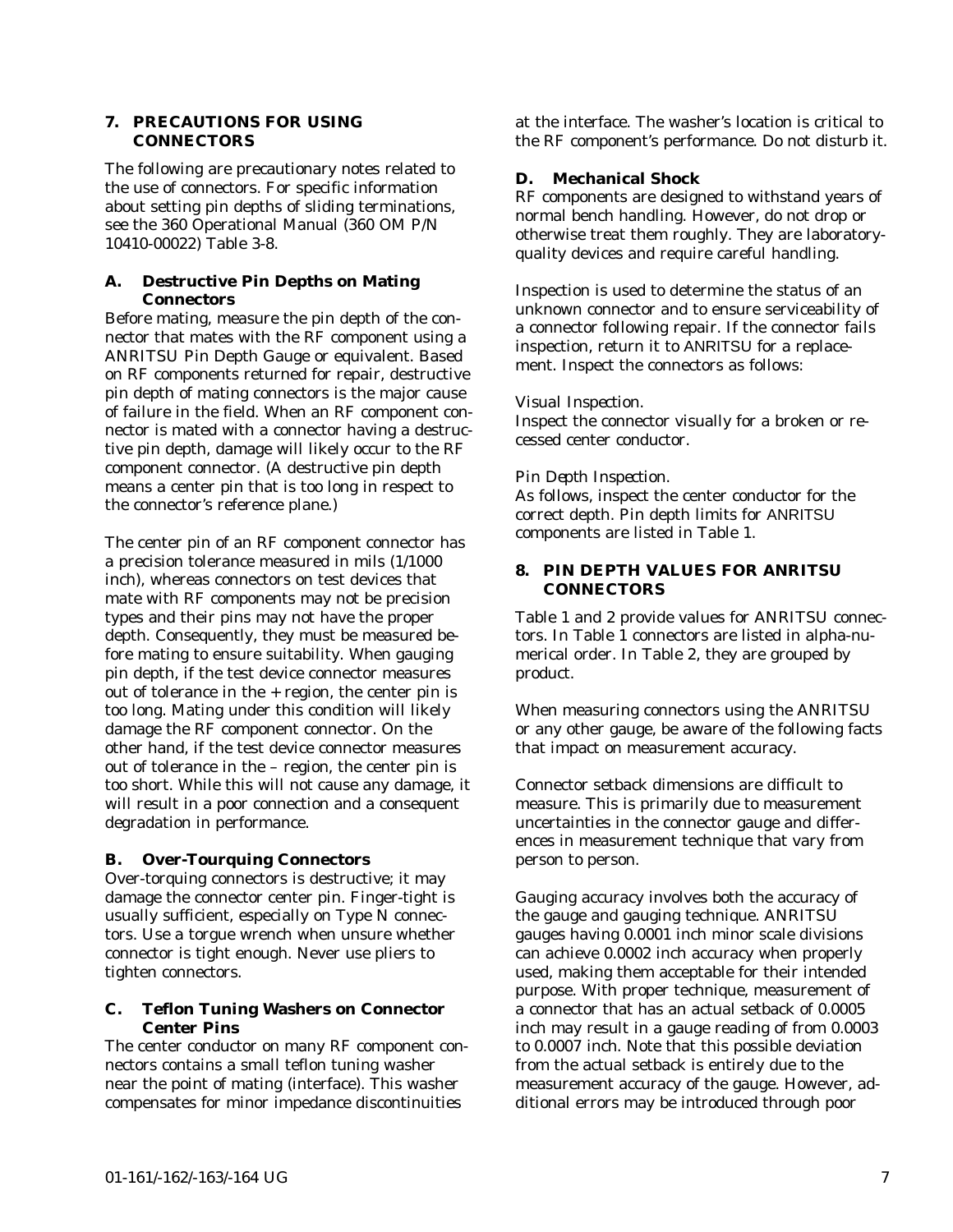gauging technique and result in a significant outof-tolerance indication.

ANRITSU recommends that the user take the following five actions prior to condemning a connector as out of specification.

- 1. Do not torque the connector to the gauge. Instead, tighten the connector finger-tight. This technique ensures a light gauging pressure consistent with the hand pressure used during the zeroing of the gauge. The gauge readings will accurately represent the pin depth of measured connectors that are subsequently torqued to specification in application.
- 2. Clean the connector, the connector gauge, and the gauge block. Re-zero the gauge and repeat the measurement. Out of tolerance indications can be greatly affected by dirt and contamination.
- 3. Measure the connector several times yourself, then have a second person make some measurements — in order to determine an average reading. This technique will help reduce uncertainties due to differences of technique and random variations in gauge accuracy.
- 4. Measure the connector using multiple orientations of the gauge within the connector. Averaging several readings, each taken after a quarter-turn rotation of the gauge, reduces measurement variations that result from the gauge or the connector face not being exactly perpendicular to the center axis.
- 5. Hold the connector gauge by the gauge barrel, below the dial indicator. This offers maximum stability. It also improves measurement accuracy by preventing stresses from being applied to the gauge plunger mechanism through the dial indicator housing. Inaccuracies in measurement often results from such forces when the gauge is cradled in the hand or held by the dial indicator.

Additionally, maintain records over time of the setback measurements made for each device. Noticeable differences from one set of measurements to the next may indicate errors in measurement technique. Or, they may indicate that the connector is damaged and needs to be replaced.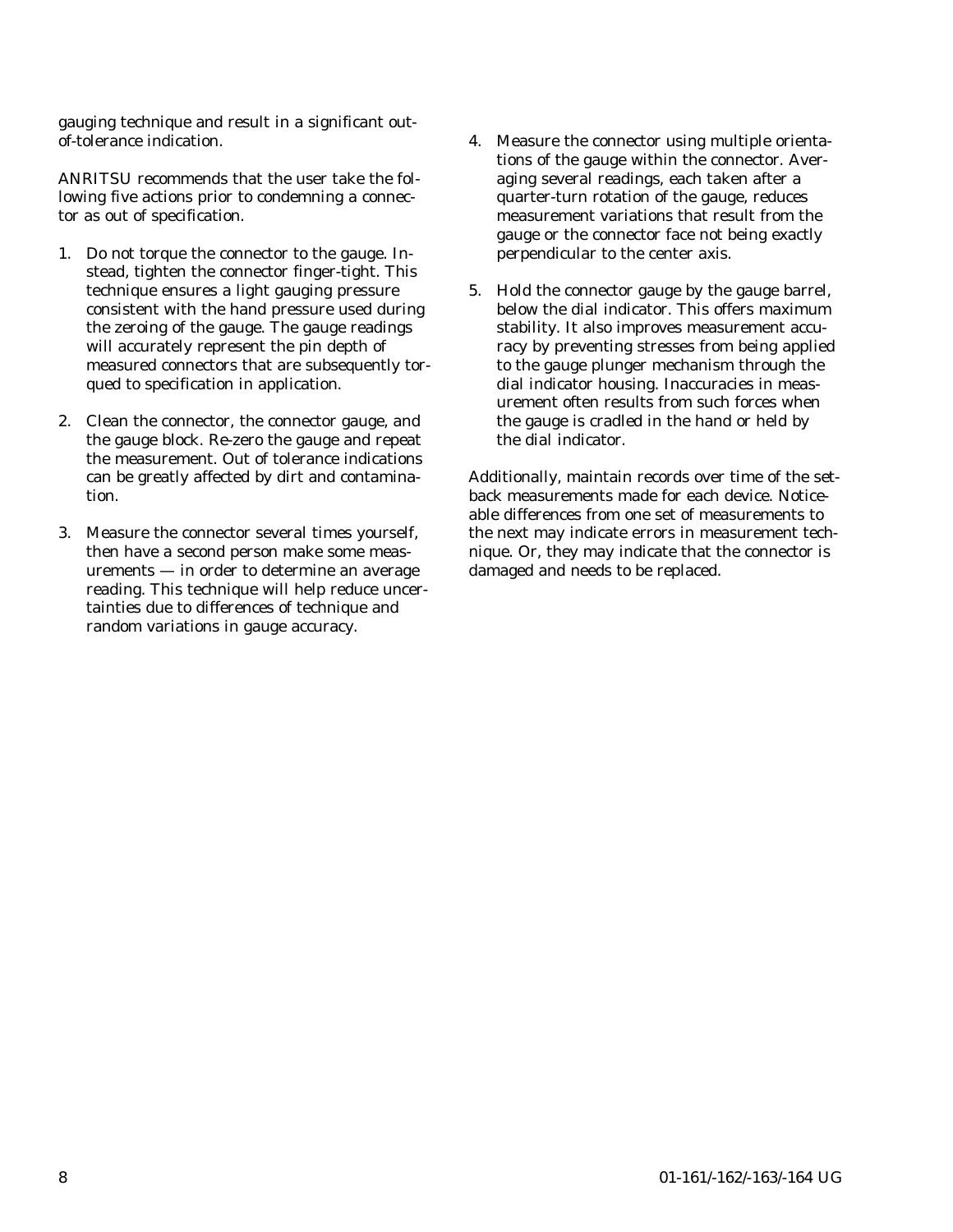| <b>MODEL</b> | <b>INPUT*</b>          | <b>OUTPUT*</b>         | <b>TESTPORT*</b>       |
|--------------|------------------------|------------------------|------------------------|
| 17A50        | $0.0000$ to $-0.0003$  |                        |                        |
| 17K50        | $0.0000$ to $-0.0003$  |                        |                        |
| 17KF50       | $0.0000$ to $-0.0003$  |                        |                        |
| 17S50        | $0.0000$ to $-0.0003$  |                        |                        |
| 17SF50       | 0.0000 to -0.0003      |                        |                        |
| 18A50        | $0.000$ to $-0.0035$   |                        | $0.0000$ to $-0.0006$  |
| 18N50        | A 0.000 to -0.0035     |                        | N 0.207 to 0.208       |
| 18NF50       | A 0.000 to -0.0035     |                        | NF 0.206 to 0.207      |
| 19K50        | $0.000$ to $-0.0035$   |                        | $0.0000$ to $-0.001$   |
| 19KF50       | $0.000$ to $-0.0035$   |                        | $0.0000$ to $-0.001$   |
| 19S50        | $-0.0023$ to $-0.0037$ |                        | $-0.0025$ to $-0.0035$ |
| 19SF50       | $-0.0023$ to $-0.0037$ |                        | $-0.0003$ to $-0.0008$ |
| $21A - 1$    |                        |                        | $0.000$ to $-0.002$    |
| 22K50        | $0.000$ to $-0.0015$   | 0.000 to $-0.0015$     |                        |
| 22KF50       | $0.000$ to $-0.0015$   | $0.000$ to $-0.0015$   |                        |
| 22N SERIES   | 0.207 to 0.211         | 0.207 to 0.210         |                        |
| 22NF SERIES  | 0.2035 to 0.207        | 0.235 to 0.207         |                        |
| 22S50        | $-0.0023$ to $-0.0037$ | $-0.0023$ to $-0.0037$ |                        |
| 22SF50       | $0.000$ to $-0.001$    | $0.000$ to $-0.001$    |                        |
| 23K50        | $-0.0000$ to $-0.0008$ |                        |                        |
| 23KF50       | $-0.0000$ to $-0.0008$ |                        |                        |
| 23N50        | 0.207 to 0.2085        |                        |                        |
| 23NF50       | 0.2055 to 0.207        |                        |                        |
| 23S50        | $-0.0000$ to $-0.0008$ |                        |                        |
| 23SF50       | $-0.0000$ to $-0.0008$ |                        |                        |
| 24A50        | $+0.0005$ to $-0.001$  |                        |                        |
| 24K50        | $-0.0000$ to $-0.0008$ |                        |                        |
| 24KF50       | $-0.0000$ to $-0.0008$ |                        |                        |
| 24N50        | 0.207 to 0.2085        |                        |                        |
| 24NF50       | 0.2055 to 0.207        |                        |                        |
| 24S50        | $-0.0000$ to $-0.0008$ |                        |                        |
| 24SF50       | $-0.0000$ to $-0.0008$ |                        |                        |
| 26N SERIES   | 0.207 to 0.211         |                        |                        |
| 26NF SERIES  | 0.203 to 0.207         |                        |                        |
| $28A50,-1$   | $0.000$ to $-0.0035$   |                        |                        |
| 28A50-2      | $-0.0000$ to $-0.0008$ |                        |                        |
| 28K50        | $0.000$ to $-0.0015$   |                        |                        |
| 28KF50       | $0.000$ to $-0.0015$   |                        |                        |
| 28N50-2      | 0.207 to 0.2085        |                        |                        |
| 28NF50-2     | 0.2055 to 0.207        |                        |                        |

*Table 1. Pin Depth Values for ANRITSU Connectors, Alpha-Numerical Listing (1 of 4)*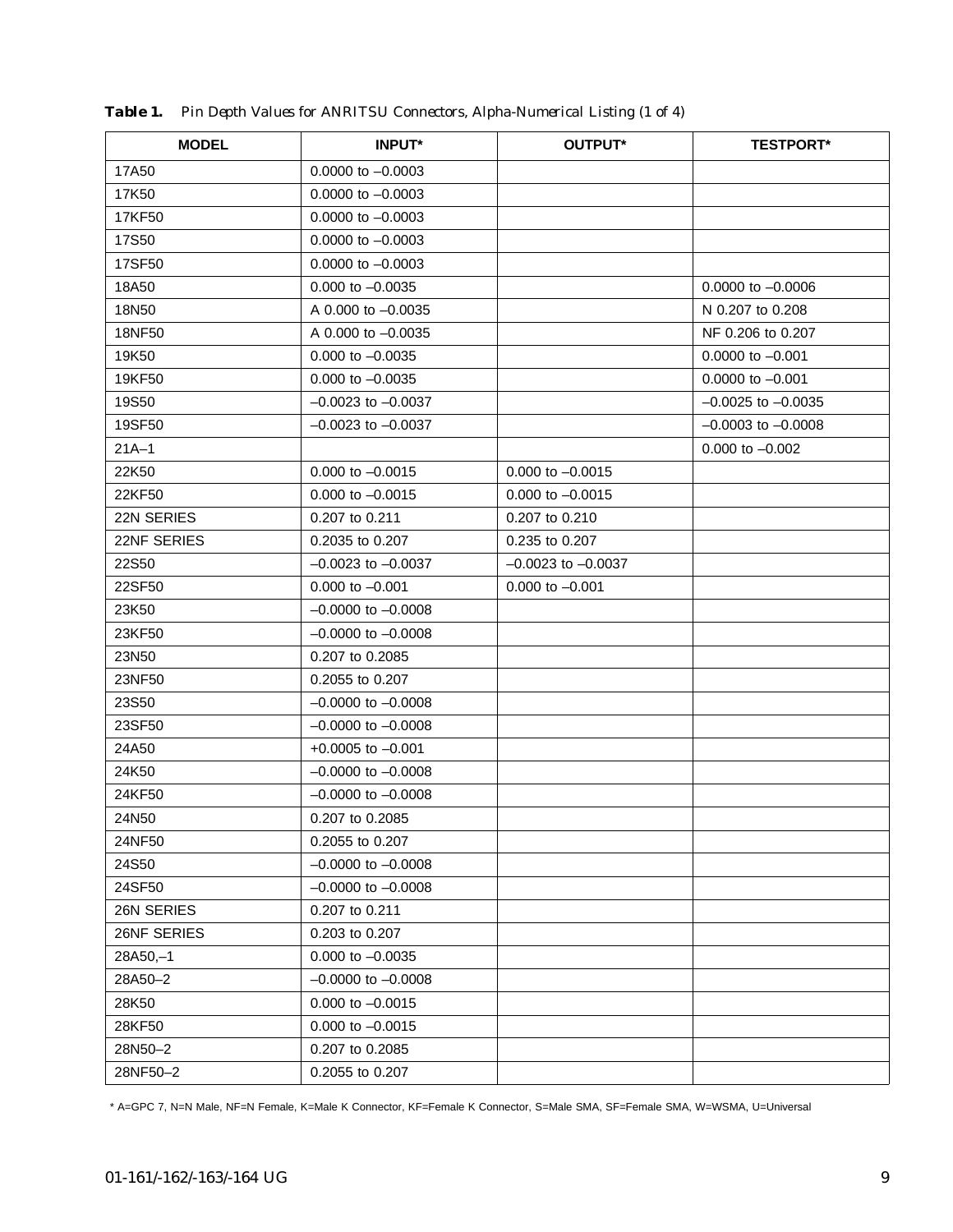| <b>MODEL</b>       | <b>INPUT*</b>             | OUTPUT*                   | <b>TESTPORT*</b> |
|--------------------|---------------------------|---------------------------|------------------|
| $28S50,-1$         | $-0.0023$ to $-0.0037$    |                           |                  |
| 28S50-2            | $-0.0000$ to $-0.0008$    |                           |                  |
| 28SF50,-1          | $0.000$ to $-0.001$       |                           |                  |
| 28SF50-2           | $-0.0000$ to $-0.0008$    |                           |                  |
| 29A50-20           | $0.000$ to $-0.0035$      |                           |                  |
| 29K50-15           | $0.000$ to $-0.0015$      |                           |                  |
| 29KF50-15          | $0.000$ to $-0.0015$      |                           |                  |
| 29S50-20           | $-0.0023$ to $-0.0037$    |                           |                  |
| 29SF50-20          | $0.000$ to $-0.001$       |                           |                  |
| 33KFKF50           | $-0.0000$ to $-0.0008$    | $-0.0000$ to $-0.0008$    |                  |
| 33KK50             | $-0.0000$ to $-0.0008$    | $-0.0000$ to $-0.0008$    |                  |
| 33KKF50            | K $-0.0000$ to $-0.0008$  | KF-0.0002 to -0.0007      |                  |
| 33SFSF50           | $-0.0000$ to $-0.0008$    | $-0.0000$ to $-0.0008$    |                  |
| 33SS50             | $-0.0000$ to $-0.0008$    | $-0.0000$ to $-0.0008$    |                  |
| 33SSF50            | $S - 0.0000$ to $-0.0008$ | SF-0.0000 to -0.0008      |                  |
| 34AK50             | A $-0.0000$ to $-0.0008$  | K $-0.0000$ to $-0.0008$  |                  |
| 34AKF50            | A $-0.0000$ to $-0.0008$  | KF $-0.0000$ to $-0.0008$ |                  |
| 34AN50             | A 0.000 to -0.0035        | N 0.207 to 0.211          |                  |
| 34ANF50            | A $0.000$ to $-0.0035$    | N 0.2035 to 0.207         |                  |
| 34AN50-2           | A $-0.0000$ to $-0.0008$  | N 0.207 to 0.2085         |                  |
| 34ANF50-2          | A $-0.0000$ to $-0.0008$  | N 0.2055 to 0.207         |                  |
| 34AS50             | A 0.000 to -0.0035        | $S - 0.0023$ to $-0.0037$ |                  |
| 34AS50-2           | A $-0.0000$ to $-0.0008$  | $S - 0.0000$ to $-0.0008$ |                  |
| 34ASF50            | A $0.000$ to $-0.0035$    | $SF -0.0000$ to $-0.0008$ |                  |
| 34ASF50-2          | A $-0.0000$ to $-0.0008$  | SF-0.0000 to -0.0008      |                  |
| 34KFKF50           | $0.000$ to $-0.0035$      | $0.000$ to $-0.0035$      |                  |
| 34NFNF50           | 00.202 to 00.207          | 0.202 to 0.207            |                  |
| 34NFNF75           | 0.202 to 0.207            | 0.202 to 0.207            |                  |
| 34NN SERIES        | 0.207 to 0.213            | 0.207 to 0.213            |                  |
| 34SFSF50           | $0.000$ to $-0.001$       | $0.000$ to $-0.001$       |                  |
| 34UK50             | U 0.266 to 0.269          | K $-0.0000$ to $-0.0008$  |                  |
| 34UA50             | U 0.266 to 0.269          | A -0.0000 to -0.0008      |                  |
| 34UN50             | U 0.266 to 0.269          | N 0.207 to 0.210          |                  |
| 34UNF50            | U 0.266 to 0.269          | NF 0.2045 to 0.207        |                  |
| 34US50             | U 0.266 to 0.269          | $S - 0.0000$ to $-0.0008$ |                  |
| <b>35KF SERIES</b> | $0.000$ to $-0.0035$      |                           |                  |
| 35K SERIES         | $0.000$ to $-0.0035$      |                           |                  |

*Table 1. Pin Depth Values for ANRITSU Connectors, Alpha-Numerical Listing (2 of 4)*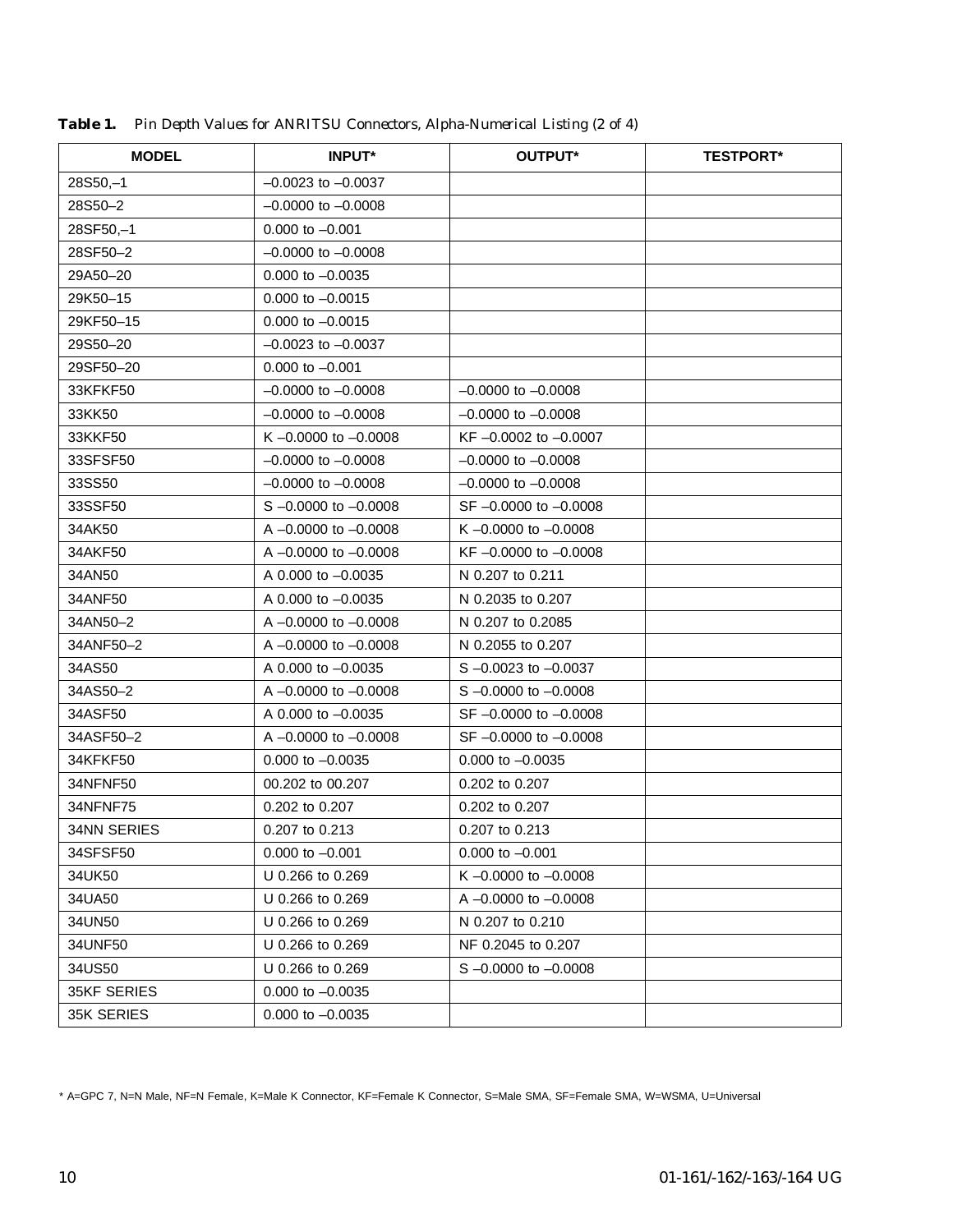| <b>MODEL</b>       | <b>INPUT*</b>          | OUTPUT*               | <b>TESTPORT*</b>       |
|--------------------|------------------------|-----------------------|------------------------|
| <b>41K SERIES</b>  | K 0.000 to $-0.0035$   | KF 0.000 to -0.0035   |                        |
| 42A SERIES         | $0.000$ to $-0.0035$   | $0.000$ to $-0.0035$  |                        |
| 42K SERIES         | K $0.000$ to $-0.0035$ | KF 0.000 to -0.0035   |                        |
| 42S SERIES         | $SO.000$ to $-0.0035$  | SF 0.000 to -0.0035   |                        |
| <b>43K SERIES</b>  | K 0.000 to $-0.0035$   | KF 0.000 to $-0.0035$ |                        |
| 44K SERIES         | K 0.000 to $-0.0035$   | KF 0.000 to -0.0035   |                        |
| <b>45K SERIES</b>  | K 0.000 to $-0.003$    | KF 0.000 to -0.0035   |                        |
| <b>46K SERIES</b>  | K 0.000 to $-0.003$    | KF 0.000 to -0.003    |                        |
| <b>47K SERIES</b>  | K 0.000 to -0.003      | KF 0.000 to -0.003    |                        |
| 560-7A50           | $0.000$ to $-0.0035$   |                       |                        |
| 560-7K50           | $0.000$ to $-0.0035$   |                       |                        |
| 560-7N50           | 0.207 to 00.216        |                       |                        |
| 560-7S50           | $-0.001$ to $-0.004$   |                       |                        |
| 560-97A50,-1       | 0.197 to 0.207         |                       | $0.000$ to $-0.0035$   |
| 560-97N50,-1       | 0.197 to 0.207         |                       | 0.207 to 0.211         |
| 560-97NF50         | 0.197 to 0.207         |                       | 0.2035 to 0.207        |
| 560-97NF50-1       | 0.197 to 0.207         |                       | 0.2035 to 0.207        |
| 560-98K50          | $0.000$ to $-0.0035$   |                       | $0.000$ to $-0.0015$   |
| 560-98KF50         | $0.000$ to $-0.0035$   |                       | $0.000$ to $-0.0015$   |
| 560-98S50          | $0.000$ to $-0.0035$   |                       | $-0.0023$ to $-0.0037$ |
| 560-98SF50         | $0.000$ to $-0.0035$   |                       | $-0.0000$ to $-0.0008$ |
| 560-98S50-1        | $0.000$ to $-0.0035$   |                       | $-0.0023$ to $-0.0037$ |
| 560-98SF50-1       | $0.000$ to $-0.0035$   |                       | $-0.0000$ to $-0.0008$ |
| 58A50              | 0.197 to 0.207         | 0.197 to 0.207        | $0.000$ to $-0.0035$   |
| 59A50              | 0.197 to 0.207         |                       | $0.000$ to $-0.0035$   |
| $60A50,-1$         | 0.187 to 0.207         | 0.187 to 0.207        | $0.000$ to $-0.0035$   |
| $60N50,-1$         | 0.187 to 0.207         | 0.187 to 0.207        | 0.207 to 0.211         |
| 60NF50,-1          | 0.187 to 0.207         | 0.187 to 0.207        | 0.235 to 0.207         |
| 63A SERIES         | 0.187 to 0.207         |                       | $0.000$ to $-0.005$    |
| <b>63N SERIES</b>  | 0.187 to 0.207         |                       | 0.207 to 0.211         |
| <b>63NF SERIES</b> | 0.187 to 0.207         |                       | 0.2035 to 0.207        |
| 70K SERIES         | $0.000$ to $-0.0035$   |                       |                        |
| 73N SERIES         | 0.207 to 0.216         |                       |                        |
| 74N50              | 0.207 to 0.216         |                       |                        |
| 74N50B             | 0.207 to 0.211         |                       |                        |
| 75A50              | $0.000$ to $-0.0035$   |                       |                        |
| 75K SERIES         | $0.000$ to $-0.0035$   |                       |                        |
| 75N50              | $0.207$ to $0.216$     |                       |                        |
| 75N50B             | 0.207 to 0.211         |                       |                        |

*Table 1. Pin Depth Values for ANRITSU Connectors, Alpha-Numerical Listing (3 of 4)*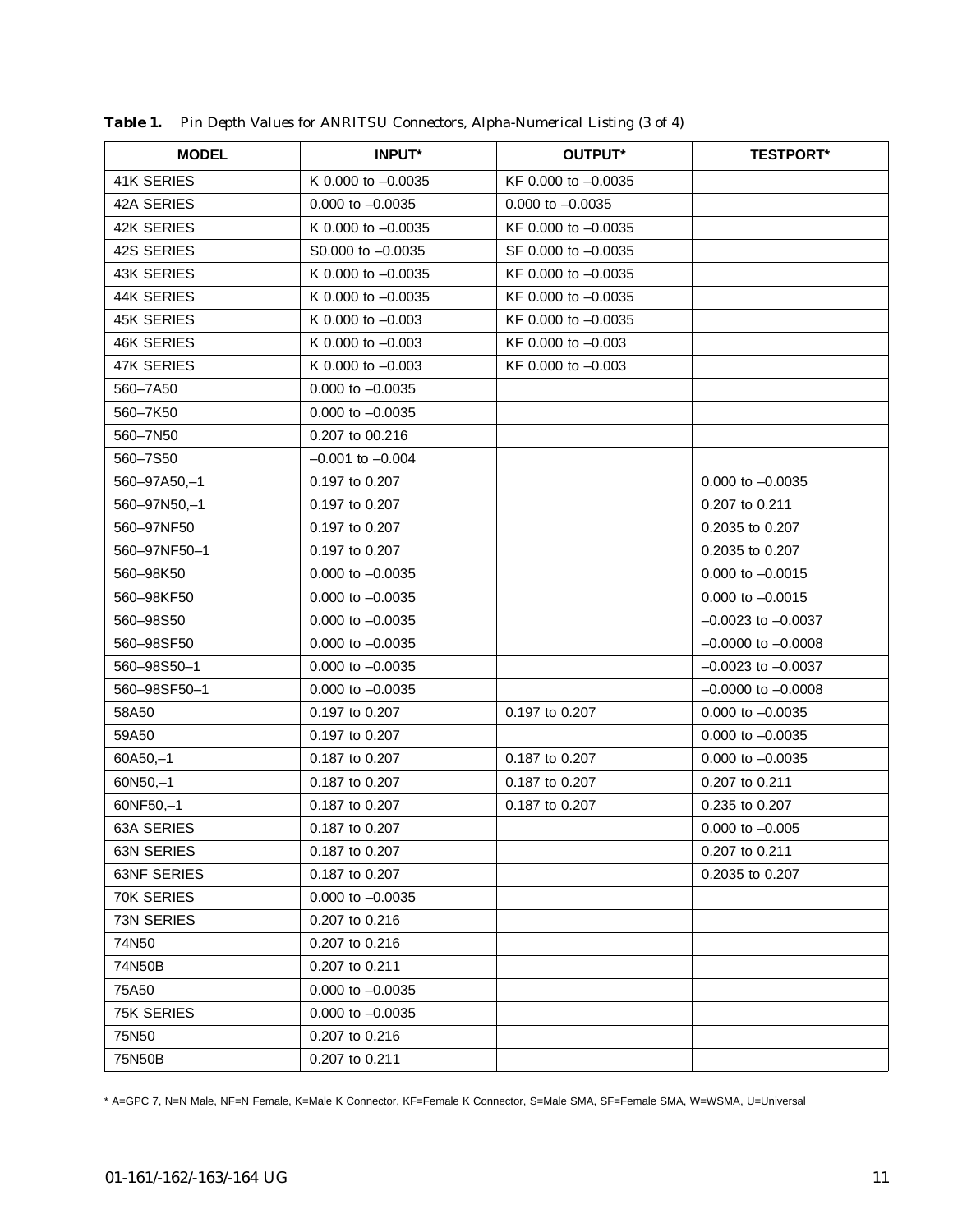| <b>MODEL</b> | <b>INPUT*</b>        | OUTPUT*              | <b>TESTPORT*</b>       |
|--------------|----------------------|----------------------|------------------------|
| 87A50,-1     | 0.207 to 0.197       | 0.207 to 0.197       | $0.000$ to $-0.0035$   |
| $97A50,-1$   | 0.197 to 0.207       |                      | $0.000$ to $-0.0035$   |
| $97N50,-1$   | 0.197 to 0.207       |                      | 0.207 to 0.211         |
| 97NF50,-1    | 0.197 to 0.207       |                      | 0.2035 to 0.207        |
| $97S50,-1$   | 0.197 to 0.207       |                      | $-0.0023$ to $-0.0037$ |
| 97SF50,-1    | 0.197 to 0.207       |                      | $-0.0000$ to $-0.0008$ |
| K101F or M   | $0.000$ to $-0.006$  |                      |                        |
| K102F or M   | $0.000$ to $-0.006$  |                      |                        |
| K103F or M   | $0.000$ to $-0.006$  |                      |                        |
| K104F or M   | $0.000$ to $-0.006$  |                      |                        |
| K210         | $0.000$ to $-0.0035$ |                      |                        |
| K220         | $0.000$ to $-0.0035$ | $0.000$ to $-0.0035$ |                        |
| K222         | $0.000$ to $-0.0035$ | $0.000$ to $-0.0035$ |                        |
| K224         | K 0.000 to -0.0035   | KF 0.000 to -0.003   |                        |
| K230         | $0.000$ to $-0.0035$ | $0.000$ to $-0.0035$ |                        |
| K232         | $0.000$ to $-0.0035$ | $0.000$ to $-0.0035$ |                        |
| K234         | K 0.000 to $-0.0035$ | KF 0.000 to -0.0035  |                        |
| K240         | $0.000$ to $-0.006$  | $0.000$ to $-0.006$  | $0.000$ to $-0.006$    |
| K250         | $0.000$ to $-0.006$  | $0.000$ to $-0.006$  | $0.000$ to $-0.006$    |
| V101F or M   | $0.000$ to $-0.005$  |                      |                        |
| V102F or M   | $0.000$ to $-0.005$  |                      |                        |
| V103F or M   | $0.000$ to $-0.005$  |                      |                        |
| V104F or M   | $0.000$ to $-0.005$  |                      |                        |
| V250         | $0.000$ to $-0.0035$ | $0.000$ to $-0.0035$ | $0.000$ to $-0.0035$   |
|              |                      |                      |                        |

*Table 1. Pin Depth Values for ANRITSU Connectors, Alpha-Numerical Listing (4 of 4)*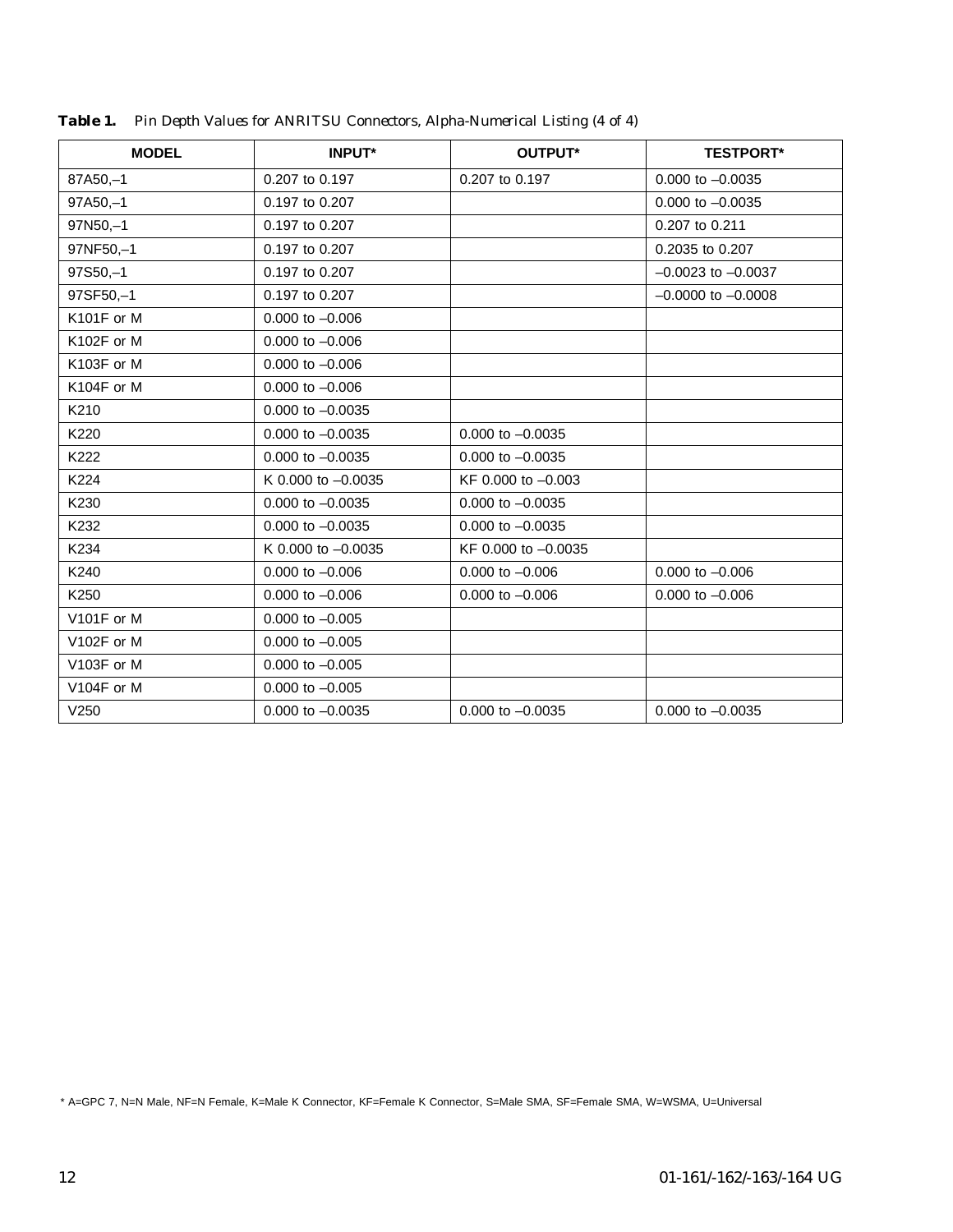| <b>MODEL</b>                | <b>INPUT*</b>          | OUTPUT*                   | <b>TEST PORT*</b>      |  |
|-----------------------------|------------------------|---------------------------|------------------------|--|
|                             |                        | <b>Adapters</b>           |                        |  |
| K210                        | $0.000$ to $-0.0035$   |                           |                        |  |
| K220                        | $0.000$ to $-0.0035$   | $0.000$ to $-0.0035$      |                        |  |
| K222                        | $0.000$ to $-0.0035$   | $0.000$ to $-0.0035$      |                        |  |
| K224                        | K 0.000 to $-0.0035$   | KF 0.000 to -0.003        |                        |  |
| K230                        | $0.000$ to $-0.0035$   | $0.000$ to $-0.0035$      |                        |  |
| K232                        | $0.000$ to $-0.0035$   | $0.000$ to $-0.0035$      |                        |  |
| K234                        | K 0.000 to -0.0035     | KF 0.000 to -0.0035       |                        |  |
| 34AN50                      | A 0.000 to -0.0035     | N 0.207 to 0.211          |                        |  |
| 34ANF50                     | A 0.000 to -0.0035     | N 0.2035 to 0.207         |                        |  |
| 34UK50                      | U 0.266 to 0.269       | K $-0.0000$ to $-0.0008$  |                        |  |
| 34UA50                      | U 0.266 to 0.269       | A $-0.0000$ to $-0.0008$  |                        |  |
| 34UN50                      | U 0.266 to 0.269       | N 0.207 to 0.210          |                        |  |
| 34UNF50                     | U 0.266 to 0.269       | NF 0.2045 to 0.207        |                        |  |
| 34US50                      | U 0.266 to 0.269       | $S - 0.0000$ to $-0.0008$ |                        |  |
| <b>35KF SERIES</b>          | $0.000$ to $-0.0035$   |                           |                        |  |
| 35K SERIES                  | $0.000$ to $-0.0035$   |                           |                        |  |
|                             |                        | <b>Air Lines</b>          |                        |  |
| 18A50                       | $0.000$ to $-0.0035$   |                           | $0.0000$ to $-0.0006$  |  |
| 18N50                       | A 0.000 to -0.0035     |                           | N 0.207 to 0.208       |  |
| 18NF50                      | A 0.000 to -0.0035     |                           | NF 0.206 to 0.207      |  |
| 19K50                       | $0.000$ to $-0.0035$   |                           | $0.0000$ to $-0.001$   |  |
| 19KF50                      | $0.000$ to $-0.0035$   |                           | $0.0000$ to $-0.001$   |  |
| 19S50                       | $-0.0023$ to $-0.0037$ |                           | $-0.0025$ to $-0.0035$ |  |
| 19SF50                      | $-0.0023$ to $-0.0037$ |                           | $-0.0003$ to $-0.0008$ |  |
| <b>Bias Tee</b>             |                        |                           |                        |  |
| K250                        | $0.000$ to $-0.006$    | $0.000$ to $-0.006$       | $0.000$ to $-0.006$    |  |
| V250                        | $0.000$ to $-0.0035$   | $0.000$ to $-0.0035$      | $0.000$ to $-0.0035$   |  |
| <b>Coaxial Attenuators</b>  |                        |                           |                        |  |
| 41K SERIES                  | K 0.000 to -0.0035     | KF 0.000 to -0.0035       |                        |  |
| <b>43K SERIES</b>           | K 0.000 to $-0.0035$   | KF 0.000 to -0.0035       |                        |  |
| <b>Coaxial Terminations</b> |                        |                           |                        |  |
| 26N SERIES                  | 0.207 to 0.211         |                           |                        |  |
| 26NF SERIES                 | 0.203 to 0.207         |                           |                        |  |
| $28A50,-1$                  | $0.000$ to $-0.0035$   |                           |                        |  |
| 28A50-2                     | $-0.0000$ to $-0.0008$ |                           |                        |  |
| 28K50                       | $0.000$ to $-0.0015$   |                           |                        |  |
| 28KF50                      | $0.000$ to $-0.0015$   |                           |                        |  |

*Table 2. Pin Depth Values for ANRITSU Connectors, Product Listing (1 of 3)*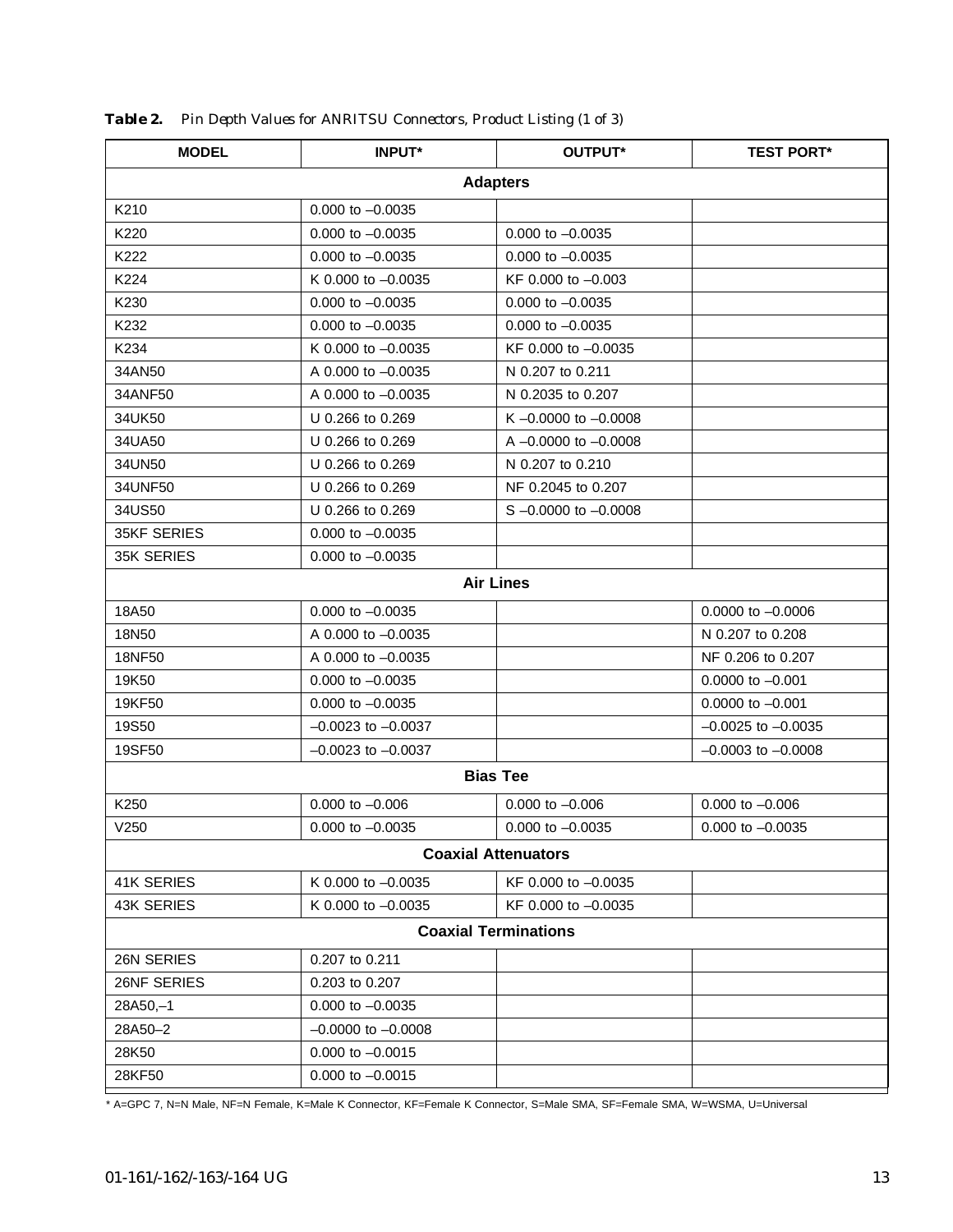| <b>MODEL</b>          | <b>INPUT*</b>          | OUTPUT*                                 | <b>TEST PORT*</b> |
|-----------------------|------------------------|-----------------------------------------|-------------------|
| 28N50-2               | 0.207 to 0.2085        |                                         |                   |
| 28NF50-2              | 0.2055 to 0.207        |                                         |                   |
| $28S50,-1$            | $-0.0023$ to $-0.0037$ |                                         |                   |
| 28S50-2               | $-0.0000$ to $-0.0008$ |                                         |                   |
| 28SF50,-1             | $0.000$ to $-0.001$    |                                         |                   |
| 28SF50-2              | $-0.0000$ to $-0.0008$ |                                         |                   |
| 29A50-20              | $0.000$ to $-0.0035$   |                                         |                   |
| 29K50-15              | $0.000$ to $-0.0015$   |                                         |                   |
| 29KF50-15             | $0.000$ to $-0.0015$   |                                         |                   |
| 29S50-20              | $-0.0023$ to $-0.0037$ |                                         |                   |
| 29SF50-20             | $0.000$ to $-0.001$    |                                         |                   |
|                       |                        | K and V Sparkplug and Flange Connectors |                   |
| K Series              | $0.000$ to $-0.005$    |                                         |                   |
| V Series              | 0.000 to $-0.004$      |                                         |                   |
|                       |                        | <b>Microwave Detectors</b>              |                   |
| 560-7A50              | $0.000$ to $-0.0035$   |                                         |                   |
| 560-7K50              | $0.000$ to $-0.0035$   |                                         |                   |
| 560-7N50              | 0.207 to 00.216        |                                         |                   |
| 560-7S50              | $-0.001$ to $-0.004$   |                                         |                   |
| 70K SERIES            | $0.000$ to $-0.0035$   |                                         |                   |
| 73N SERIES            | 0.207 to 0.216         |                                         |                   |
| 74N50                 | 0.207 to 0.216         |                                         |                   |
| 74N50B                | 0.207 to 0.211         |                                         |                   |
| 75A50                 | $0.000$ to $-0.0035$   |                                         |                   |
| 75K SERIES            | $0.000$ to $-0.0035$   |                                         |                   |
| 75N50                 | 0.207 to 0.216         |                                         |                   |
| 75N50B                | 0.207 to 0.211         |                                         |                   |
| <b>Open-Shorts</b>    |                        |                                         |                   |
| $21A - 1$             | $0.000$ to $-0.002$    |                                         |                   |
| 22K50                 | $0.000$ to $-0.0015$   | 0.000 to $-0.0015$                      |                   |
| 22KF50                | 0.000 to $-0.0015$     | 0.000 to $-0.0015$                      |                   |
| 22N SERIES            | 0.207 to 0.211         | 0.207 to 0.210                          |                   |
| 22NF SERIES           | 0.2035 to 0.207        | 0.235 to 0.207                          |                   |
| 22S50                 | $-0.0023$ to $-0.0037$ | $-0.0023$ to $-0.0037$                  |                   |
| 22SF50                | $0.000$ to $-0.001$    | $0.000$ to $-0.001$                     |                   |
| <b>Power Dividers</b> |                        |                                         |                   |
| K240                  |                        |                                         |                   |

*Table 2. Pin Depth Values for ANRITSU Connectors, Product Listing (2 of 3)*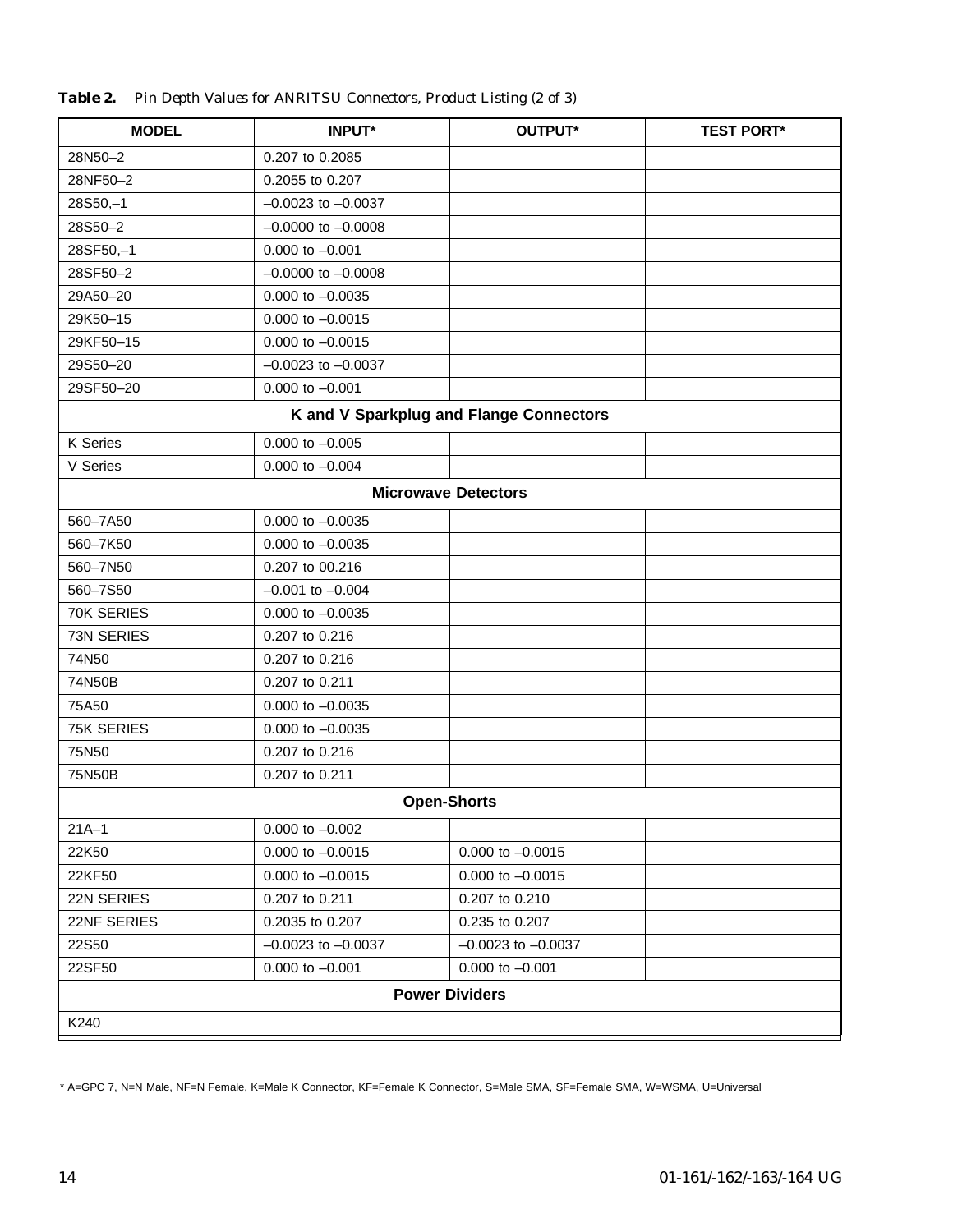| <b>MODEL</b>                                           | <b>INPUT*</b>        | OUTPUT*                            | <b>TEST PORT*</b>      |  |
|--------------------------------------------------------|----------------------|------------------------------------|------------------------|--|
| <b>Step Attenuators</b>                                |                      |                                    |                        |  |
| 44K SERIES                                             | K 0.000 to -0.0035   | KF 0.000 to -0.0035                |                        |  |
| <b>45K SERIES</b>                                      | K 0.000 to -0.003    | KF 0.000 to -0.0035                |                        |  |
| <b>46K SERIES</b>                                      | K 0.000 to $-0.003$  | KF 0.000 to -0.003                 |                        |  |
| <b>47K SERIES</b>                                      | K 0.000 to -0.003    | KF 0.000 to -0.003                 |                        |  |
|                                                        |                      | <b>SWR Bridges and Autotesters</b> |                        |  |
| 560-97A50,-1<br>0.197 to 0.207<br>$0.000$ to $-0.0035$ |                      |                                    |                        |  |
| 560-97N50,-1                                           | 0.197 to 0.207       |                                    | 0.207 to 0.211         |  |
| 560-97NF50                                             | 0.197 to 0.207       |                                    | 0.2035 to 0.207        |  |
| 560-97NF50-1                                           | 0.197 to 0.207       |                                    | 0.2035 to 0.207        |  |
| 560-98K50                                              | 0.000 to -0.0035     |                                    | $0.000$ to $-0.0015$   |  |
| 560-98KF50                                             | $0.000$ to $-0.0035$ |                                    | $0.000$ to $-0.0015$   |  |
| 560-98S50                                              | $0.000$ to $-0.0035$ |                                    | $-0.0023$ to $-0.0037$ |  |
| 560-98SF50                                             | $0.000$ to $-0.0035$ |                                    | $-0.0000$ to $-0.0008$ |  |
| 560-98S50-1                                            | $0.000$ to $-0.0035$ |                                    | $-0.0023$ to $-0.0037$ |  |
| 560-98SF50-1                                           | $0.000$ to $-0.0035$ |                                    | $-0.0000$ to $-0.0008$ |  |
| $60A50,-1$                                             | 0.187 to 0.207       | 0.187 to 0.207                     | $0.000$ to $-0.0035$   |  |
| $60N50,-1$                                             | 0.187 to 0.207       | 0.187 to 0.207                     | 0.207 to 0.211         |  |
| 60NF50,-1                                              | 0.187 to 0.207       | 0.187 to 0.207                     | 0.235 to 0.207         |  |
| 63A SERIES                                             | 0.187 to 0.207       |                                    | $0.000$ to $-0.005$    |  |
| <b>63N SERIES</b>                                      | 0.187 to 0.207       |                                    | 0.207 to 0.211         |  |
| <b>63NF SERIES</b>                                     | 0.187 to 0.207       |                                    | 0.2035 to 0.207        |  |
| 87A50,-1                                               | 0.207 to 0.197       | 0.207 to 0.197                     | $0.000$ to $-0.003$    |  |
| 87A50,-1                                               | 0.207 to 0.197       | 0.207 to 0.197                     | $0.000$ to $-0.0035$   |  |
| $97A50,-1$                                             | 0.197 to 0.207       |                                    | $0.000$ to $-0.0035$   |  |
| 97N50,-1                                               | 0.197 to 0.207       |                                    | 0.207 to 0.211         |  |
| 97NF50,-1                                              | 0.197 to 0.207       |                                    | 0.2035 to 0.207        |  |
| $97S50,-1$                                             | 0.197 to 0.207       |                                    | $-0.0023$ to $-0.0037$ |  |
| 97SF50,-1                                              | 0.197 to 0.207       |                                    | $-0.0000$ to $-0.0008$ |  |

*Table 2. Pin Depth Values for ANRITSU Connectors, Product Listing (3 of 3)*